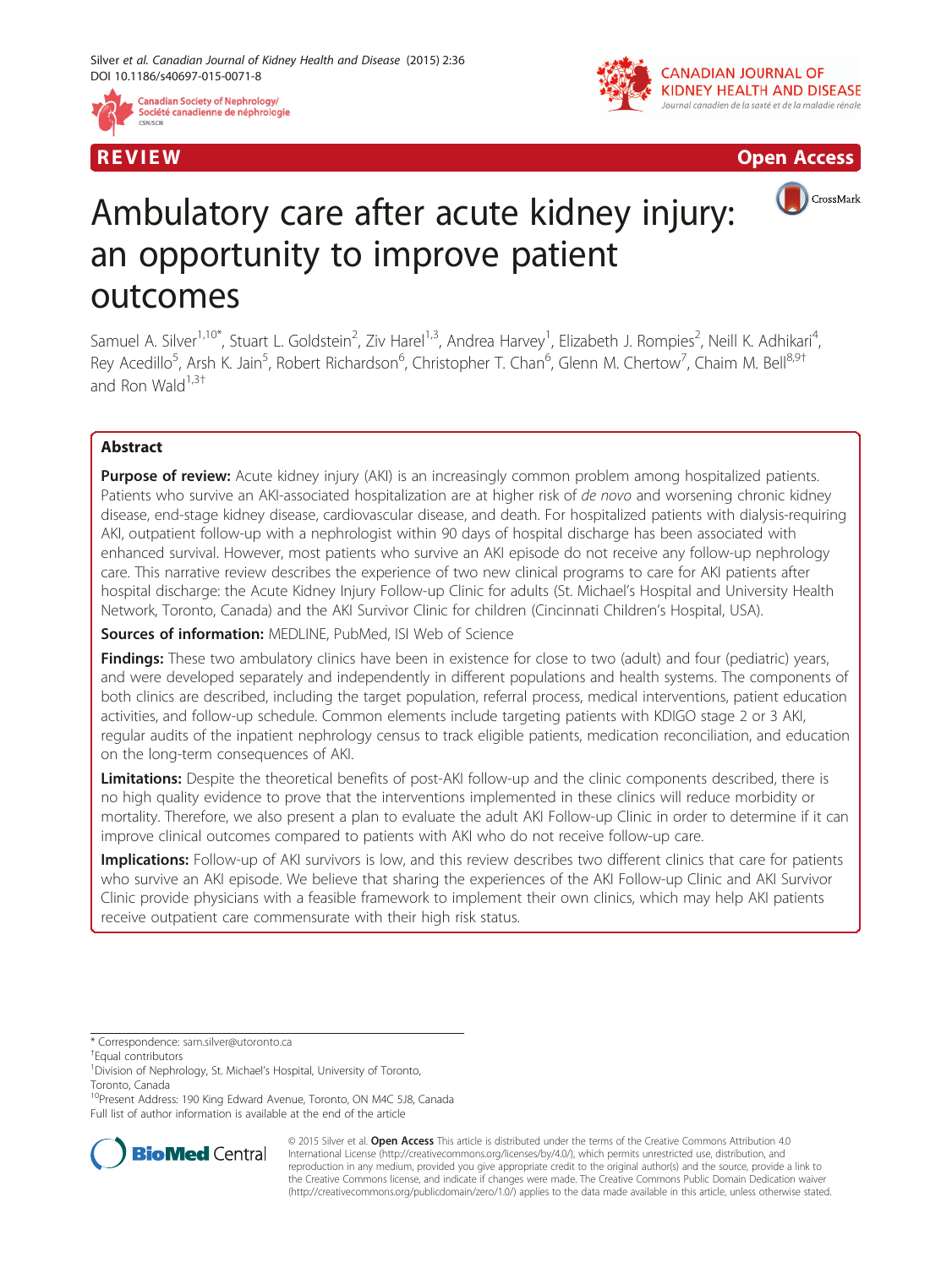# ABRÉGÉ

Objectifs de la revue: L'insuffisance rénale aiguë (IRA) est un problème de plus en plus fréquent chez les patients hospitalisés. Ceux d'entre eux qui survivent à un épisode d'IRA courent un risque élevé de développer une insuffisance rénale chronique et des maladies cardiovasculaires ou d'aggraver leur état vers l'insuffisance rénale terminale et donc, la mort. Chez les patients hospitalisés pour insuffisance rénale aiguë nécessitant une hémodialyse, un taux de survie accru a été associé à un suivi par un néphrologue dans les 90 jours suivant la sortie de l'hôpital. Cependant, la majorité de ces patients ne bénéficient d'aucun suivi en néphrologie post-hospitalisation. La présente revue narrative s'attarde à décrire l'expérience de deux nouveaux programmes cliniques qui prennent en charge les patients après leur sortie de l'hôpital à la suite d'un épisode d'IRA. Il s'agit des programmes de l'« Acute Kidney Injury Follow-up Clinic » des hôpitaux St. Micheal et UHN de Toronto, et de la clinique pédiatrique « AKI Survivor Clinic for children » de l'hôpital pour enfants de Cincinnati, aux États-Unis.

Sources: MEDLINE, PubMed, ISI le web des sciences

Constatations: Ces cliniques ambulatoires, qui existent depuis près de deux ans (clinique pour adultes) et de quatre ans (clinique pédiatrique) se sont développées séparément et de façon indépendante pour des populations différentes, dans des systèmes de santé différents. Les constituants de ces deux cliniques se distinguent par l'identification de la population ciblée, le processus de présentation, les interventions médicales, les activités de sensibilisation auprès des patients et leur calendrier de suivi. Les parties communes incluent le recrutement de patients atteints d'IRA de stades 2 et 3 quant aux chances de l'amélioration globale de leurs résultats (KDIGO). Ce recrutement se fait par le passage en revue à intervalles réguliers des listes de patients hospitalisés aux unités néphrologiques afin d'identifier ceux qui sont admissibles au suivi. Ces parties communes incluent aussi un bilan comparatif des médicaments et la transmission d'informations sur les conséquences à long terme de l'insuffisance rénale aiguë.

Limites de l'étude: Malgré les bienfaits escomptés d'un suivi post-IRA et, les éléments cliniques décrits plus haut, il n'existe aucune preuve concrète que les procédures mises en œuvre dans ces programmes réduiront la morbidité ou la mortalité associées à la maladie. Par conséquent, nous présentons également un plan d'évaluation de la clinique pour adultes en suivi post-IRA afin de déterminer si son programme peut améliorer les résultats cliniques de ses patients en comparaison avec les patients ne recevant pas ce suivi.

Conséquences: De façon générale, peu de patients ayant survécu à un épisode d'IRA recoivent un suivi adéquat post-hospitalisation. Cette revue présente deux cliniques offrant ce suivi. Nous pensons que le partage de leurs expériences respectives peut poser un cadre réalisable aux médecins traitants qui souhaiteraient mettre sur pied leurs propres cliniques, afin d'offrir à leurs patients un suivi en externe répondant adéquatement à leur état de santé précaire.

# What was known before

Patients who survive acute kidney injury are at increased risk for chronic kidney disease and death. However, less than 20 % of patients see a nephrologist within 3 months of hospital discharge, even though early nephrology follow-up after acute kidney injury has been associated with enhanced survival.

# What this adds

The description of two different and independently developed clinical programs to care for AKI patients after hospital discharge: the Acute Kidney Injury Follow-up Clinic for adults (St. Michael's Hospital and University Health Network, Toronto, Canada) and the AKI Survivor Clinic for children (Cincinnati Children's Hospital, USA). These clinics have been operating for close to two and four years respectively, and their experiences provide a framework for other centers to implement similar programs for AKI survivors.

#### Background

Acute kidney injury (AKI) is an abrupt deterioration in kidney function that complicates 15–20 % of all hospital stays and is the most frequent reason for inpatient nephrology consultation [\[1](#page-11-0)]. Due in part to the aging population, the incidence of AKI is increasing and is expected to double over the next decade [\[2\]](#page-11-0).

Although the in-hospital outcomes of AKI are ominous, it has become increasingly clear that individuals who survive to leave the hospital after an episode of AKI are at persistent risk of adverse outcomes. A recent meta-analysis demonstrated that compared to patients without AKI, patients who survive an AKI episode have an almost ten-fold higher risk of developing de novo chronic kidney disease (CKD), a three-fold higher risk of end-stage renal disease (ESRD), and twice the risk of death [[3\]](#page-11-0). A cohort study also demonstrated a 67 % higher risk of cardiac events in survivors of AKI requiring dialysis [\[4](#page-11-0)]. In addition, patients who survive AKI have worse long-term outcomes than patients with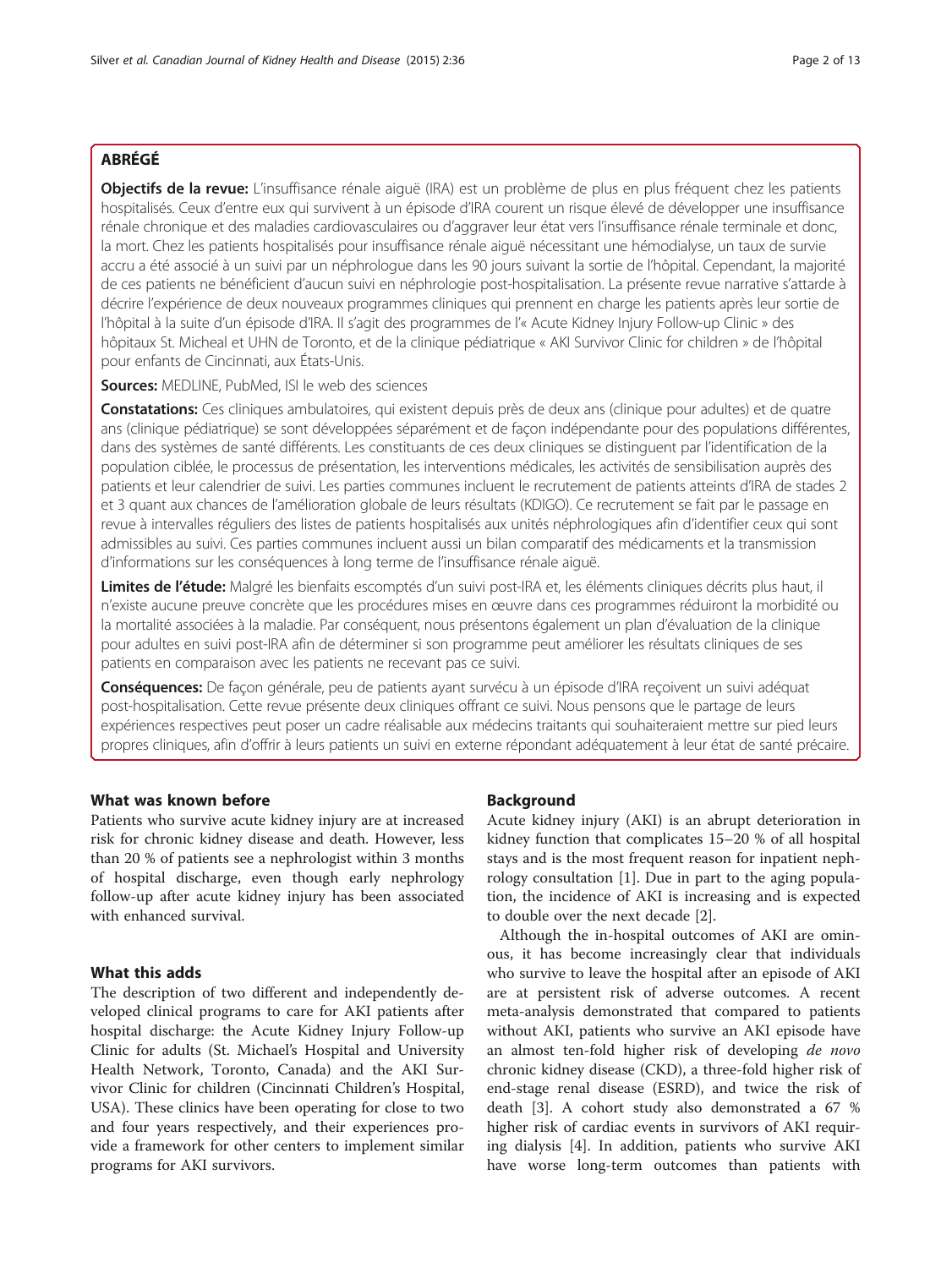diabetes mellitus and survivors of an ST-elevation myocardial infarction [\[4](#page-11-0), [5](#page-11-0)].

While the nature of the relation (causal versus correlative) between AKI and downstream adverse events remains a topic of debate [\[6](#page-11-0), [7\]](#page-11-0), there is no doubt that for most patients, an episode of AKI heralds an ominous prognosis. We agree with the American Society of Nephrology AKI Advisory Group and other experts that proof of causality is not necessary for action to improve the quality of care post-AKI [[2, 8\]](#page-11-0). The provision of more intensive post-AKI outpatient care has the potential to identify early evolution to CKD and to mitigate complications and costs associated with CKD progression [\[9](#page-11-0), [10\]](#page-11-0). Unfortunately, the majority of patients who survive AKI are not seen by a nephrologist upon hospital discharge. Even among patients hospitalized with dialysisrequiring AKI (the most extreme form of AKI) who recover sufficient kidney function to no longer require dialysis, fewer than 50 % see a nephrologist within one year of hospital discharge based upon data from the United States Renal Data System [\[11\]](#page-11-0). At the very least, the strong association between AKI and adverse events warrants the same degree of attention as other high risk populations. For example, cardiac care does not cease with the initial hospitalization for a myocardial infarction or congestive heart failure. Rather, such sentinel events initiate a long-term relationship with a cardiologist, whose care is focused on secondary prevention strategies.

# Poor follow-up of after an AKI episode: Scope of the problem

Few studies have measured AKI outpatient follow-up rates in a standardized manner. A single-center study in Scotland examined the records of all patients (inpatients and outpatients) with a serum creatinine  $\geq 300 \mu$ mol/L over a one year period performed at their hospital laboratory [[12\]](#page-11-0). AKI was defined as a new rise in serum creatinine  $\geq 300 \, \mu$ mol/L, but no definition of baseline creatinine was provided. Patients were excluded if they had a pre-existing serum creatinine  $\geq 200$   $\mu$ mol/L or were dialysis-dependent more than 90 days after the AKI episode. Of the 310 AKI patients identified, 22 % (70/310) were referred to a nephrologist, or 34 % after patients with advanced cancer and persons over 80 years of age were excluded. No analysis was performed to control for the competing risk of death. Factors associated with non-referral included older age, multimorbidity, volume depletion, and cardiogenic shock. The only observed benefit from nephrology referral was amongst elderly patients with comorbidities, where nephrology referral was associated with reduced mortality compared to similar patients who were not referred to a nephrologist.

Siew et al. examined the likelihood of nephrology referral among patients with AKI in the United States Department of Veterans Affairs database [\[13](#page-11-0)]. Patients were excluded if they had a baseline estimated glomerular filtration rate (eGFR)  $\leq$  15 mL/min/1.73 m<sup>2</sup> or recovered kidney function to eGFR > 60 mL/min/1.73 m<sup>2</sup> within 30 days of their peak serum creatinine concentration. The Acute Kidney Injury Network (AKIN) classification system was used to stage AKI episodes, and 87 % of patients experienced AKIN stage I injury. 11 % of patients were referred to a nephrologist within 30 days. Excluding these early referrals, the proportion of patients who were referred to a nephrologist before dying, initiating dialysis, or experiencing an improvement in kidney function was 4 % at three months and 9 % at one year. Non-referred patients tended to be slightly older, were less likely to have a diagnosis of diabetes mellitus or congestive heart failure, and had a modestly higher eGFR at baseline. At the end of the one year study, 36 % of the cohort had an eGFR (eGFR) ˂ 60 mL/min/  $1.73$  m<sup>2</sup> without having been referred to a nephrologist. In patients with a baseline eGFR ≥ 60 mL/min/1.73 m<sup>2</sup>, 50 % recovered and 50 % had persistent dysfunction  $(2 % with eGFR < 30 mL/min/1.73 m<sup>2</sup>)$  at one year after the AKI episode. In patients with a baseline eGFR < 60 mL/min/1.73 m<sup>2</sup>, 50 % had an eGFR  $\geq$  45 mL/min/  $1.73 \text{ m}^2$ , 40 % had an eGFR between 30 and 44 mL/min/ 1.73 m<sup>2</sup>, and 10 % had an eGFR < 30 mL/min/1.73 m<sup>2</sup> at one year after the AKI episode. It is important to note that this study only measured nephrologist referrals, with no assessment of the patient's attendance at an appointment.

Harel et al. determined the association between nephrology follow-up within 90 days of dialysis-requiring AKI and survival using Ontario-wide administrative healthcare databases from the Institute for Clinical Evaluative Sciences (ICES) [[14](#page-11-0)]. Propensity scores were used to match patients with and without nephrology follow-up. Only 41 % of patients visited a nephrologist within 90 days of discharge. Patients with pre-existing CKD and prior nephrologist visits were more likely to receive post-AKI followup. Nephrology follow-up was associated with a 24 % lower risk of death at two years compared to patients who did not receive nephrology follow-up.

In summary, the majority of patients who survive AKI, even those with the most severe forms, do not receive specialized nephrology care after hospital discharge. Given the rising incidence of AKI and the poor outcomes associated with it, an intervention to mitigate the risks of such outcomes may have a significant public health impact.

This narrative review describes two ambulatory care clinics for AKI survivors that were developed separately and independently, and have each been in existence for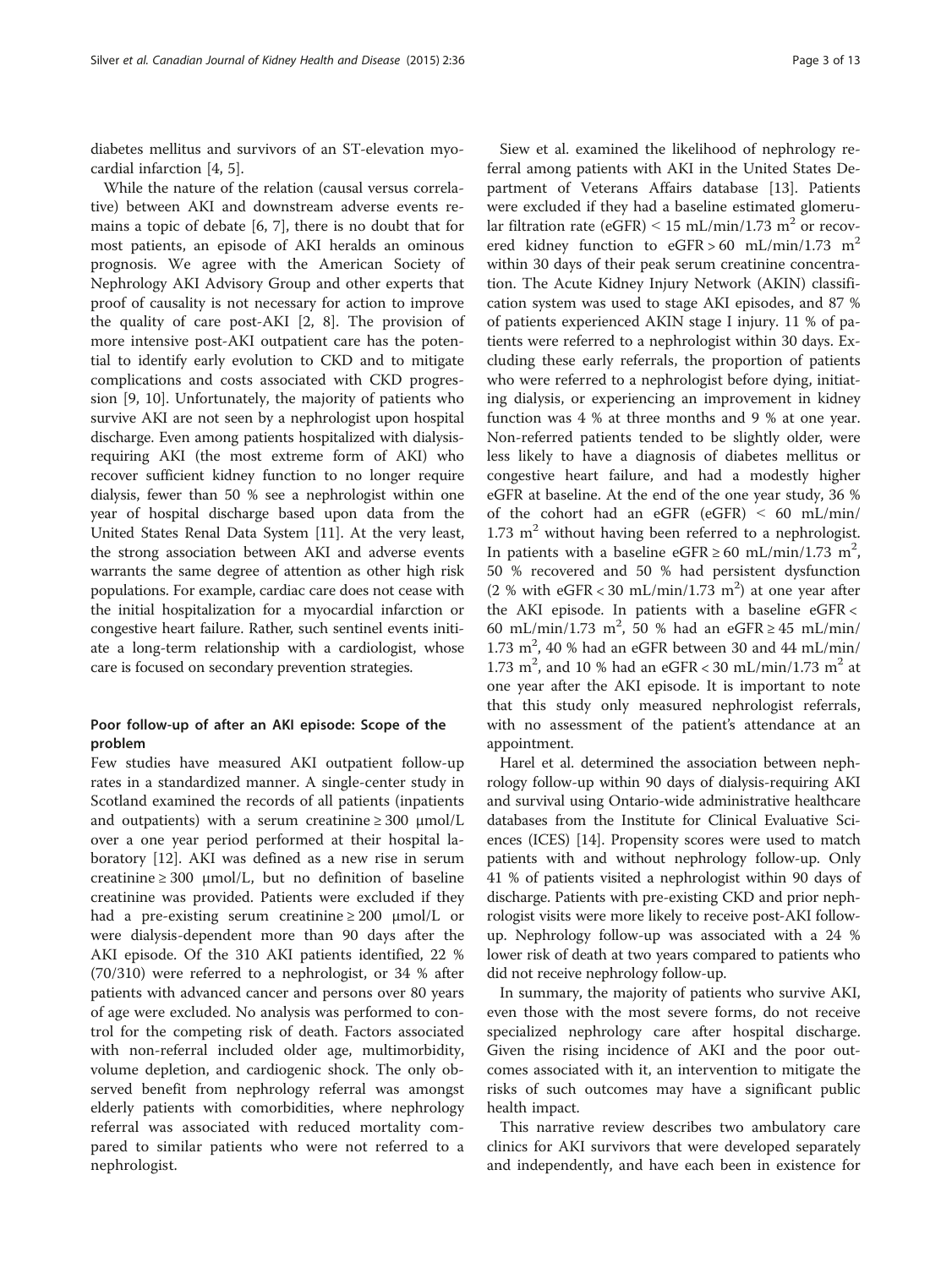close to two (adult) and four (pediatric) years. We outline the components of the two different clinics: the AKI Follow-up Clinic for adults at St. Michael's Hospital and the University Health Network in Toronto, Ontario, Canada, and the AKI Survivor Clinic for children at the Center for Acute Care Nephrology at Cincinnati Children's Hospital Medical Center in Cincinnati, Ohio, USA. We will also describe current plans to evaluate the effect of the adult AKI Follow-up Clinic model on clinical outcomes.

# Components of the AKI Follow-Up Clinic for Adults

The following section describes the elements of an AKI Follow-up Clinic for adults that are currently utilized at St. Michael's Hospital and the University Health Network in Toronto, Ontario, Canada. The St. Michael's clinic has been operating since September 2013, and the University Health Network clinic has been operating since October 2014. These clinics have assessed 150 and 65 new AKI patients since their respective introductions.

# Target population

We utilize the following AKI Follow-up Clinic referral criteria.

# Inclusion

• Kidney Disease Improving Global Outcomes (KDIGO) stage 2 AKI and above (including need for dialysis) [[15\]](#page-11-0).

# Exclusion

- Kidney transplant recipients.
- Baseline eGFR under 30 mL/min/1.73 m<sup>2</sup>.
- Diagnosis of: glomerulonephritis, vasculitis with kidney involvement, hemolytic-uremic syndrome, polycystic kidney disease, multiple myeloma.
- Palliation as primary goal of care.
- Patients with previously established and ongoing nephrology follow-up, including patients discharged with a persistent requirement for renal replacement therapy.

# Rationale

AKI severity appears to be the most important risk factor for adverse post-discharge outcomes, [[16, 17](#page-11-0)]. The unanswered question is what threshold of AKI warrants follow-up. Some experts have advocated that nephrology follow-up occur for all patients with KDIGO stage 2–3 AKI [[2\]](#page-11-0). However, the association with CKD, ESRD, and mortality seems to be present even among patients with mild and rapidly reversible AKI who are

discharged from hospital with normal or near normal kidney function [\[18](#page-11-0)].

Ideally, a simple and practical risk score would identify patients at high risk for CKD progression and mortality post-AKI. These patients could then be selectively targeted for early nephrologist follow-up, as they would be most likely to benefit. Previous studies of patients who survive AKI have reported predictors of kidney disease progression and mortality [[19, 20](#page-11-0), [16, 21](#page-11-0)–[23\]](#page-12-0). While there are notable differences in methodology, case-mix, and outcome ascertainment, many of these studies identified similar risk factors. These include: previous nephrology consultation, a history of CKD, pre-existing hypertension or cardiovascular disease, older age, recurrent AKI, and higher serum creatinine one year post-AKI. One study combined several risk factors into a score, but its feasibility is limited by the inclusion of serum albumin, a laboratory parameter that may not be routinely measured in the outpatient setting [[16\]](#page-11-0). Until a post-AKI risk score is developed and tested under real-life conditions, our AKI Follow-up Clinic will target all patients with KDIGO stage 2–3 AKI. The reasons we have chosen to focus on this patient population are twofold: 1) patients with KDIGO stage 2–3 AKI are at greatest risk for adverse events and so most likely to benefit from nephrologist follow-up and 2) concern that including KDIGO stage 1 AKI patients would exceed the current capacity of our outpatient nephrology clinics. This was a local decision based upon our AKI Follow-up Clinic volumes and capacity, and centers with greater or fewer outpatient resources are encouraged to determine their own clinic criteria until more evidence becomes available.

There are some patients with AKI for whom alternate settings of post-discharge follow-up might be more appropriate. Patients with a baseline eGFR under 30 mL/  $min/1.73$  m<sup>2</sup> would either have already seen a nephrologist, or would benefit from a multidisciplinary clinic with a focus on dialysis planning given the frequent need for renal replacement therapy in this sub-population [\[24](#page-12-0)]. Therefore, we redirect these patients to a CKD clinic rather than an AKI Follow-up Clinic. Some parenchymal kidney diseases (glomerulonephritis, vasculitis with kidney involvement, hemolytic-uremic syndrome, polycystic kidney disease, multiple myeloma) would necessitate monitoring and therapies that are better served by a general nephrology clinic. In our experience, most of these patients already have nephrology follow-up arranged at the time of hospital discharge, but we clarify unclear situations with the inpatient medical team if needed. Lastly, an AKI Follow-up Clinic is redundant for patients with established and ongoing nephrology follow-up (including kidney transplant recipients), and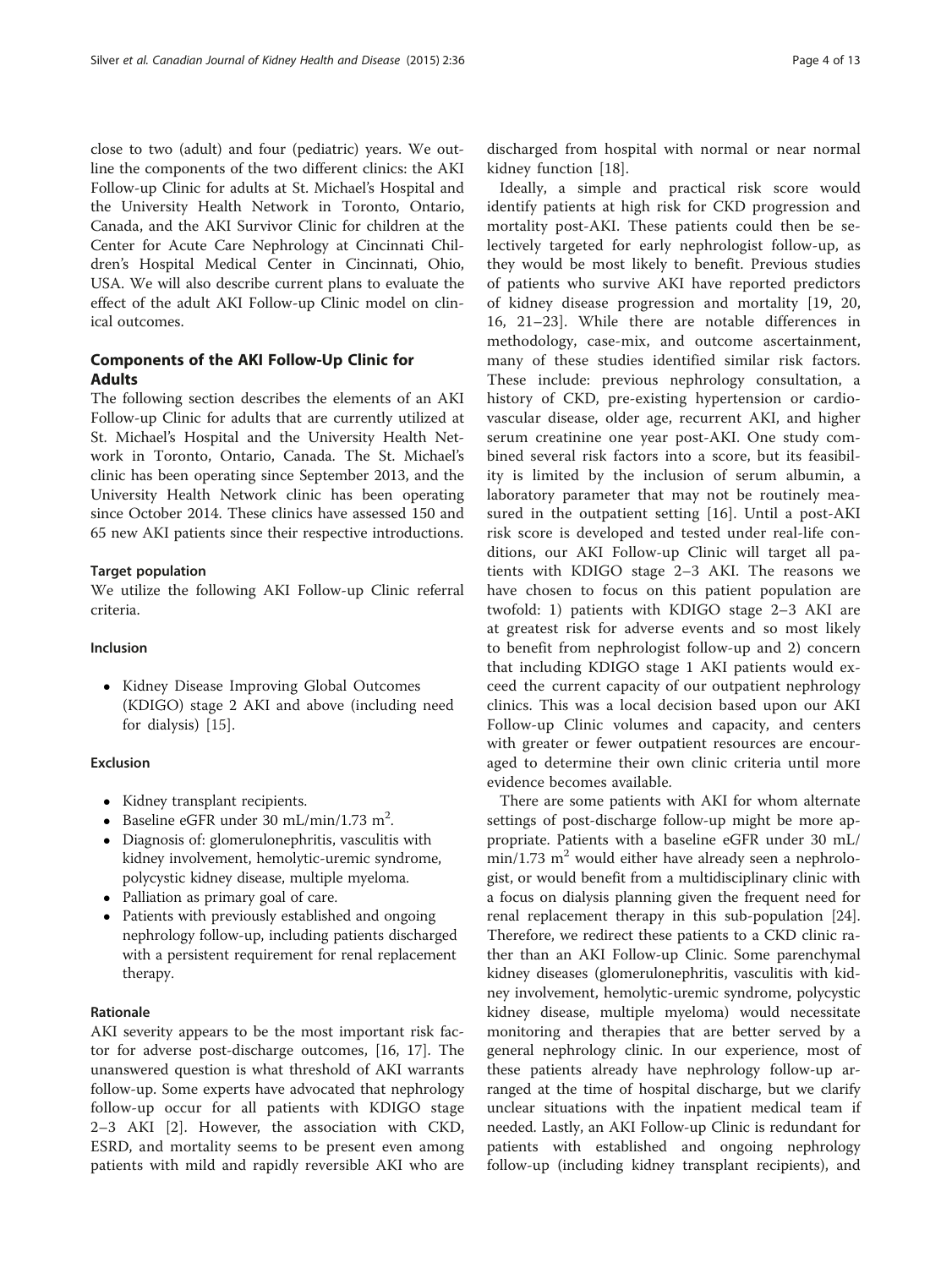<span id="page-4-0"></span>we inform such patients to arrange an appointment with their current nephrologist shortly after hospital discharge.

#### Referral process and appointment targets

We utilize the following referral process and appointment targets (Fig. 1).

- Referrals accepted from all hospital units through an electronic or paper referral form (Additional file [1:](#page-11-0) Figure S1)
- Weekly audits by AKI Follow-up Clinic staff to identify patients with AKI who are not referred to clinic at hospital discharge
- Target AKI Follow-up Clinic appointments within 30 days of hospital discharge

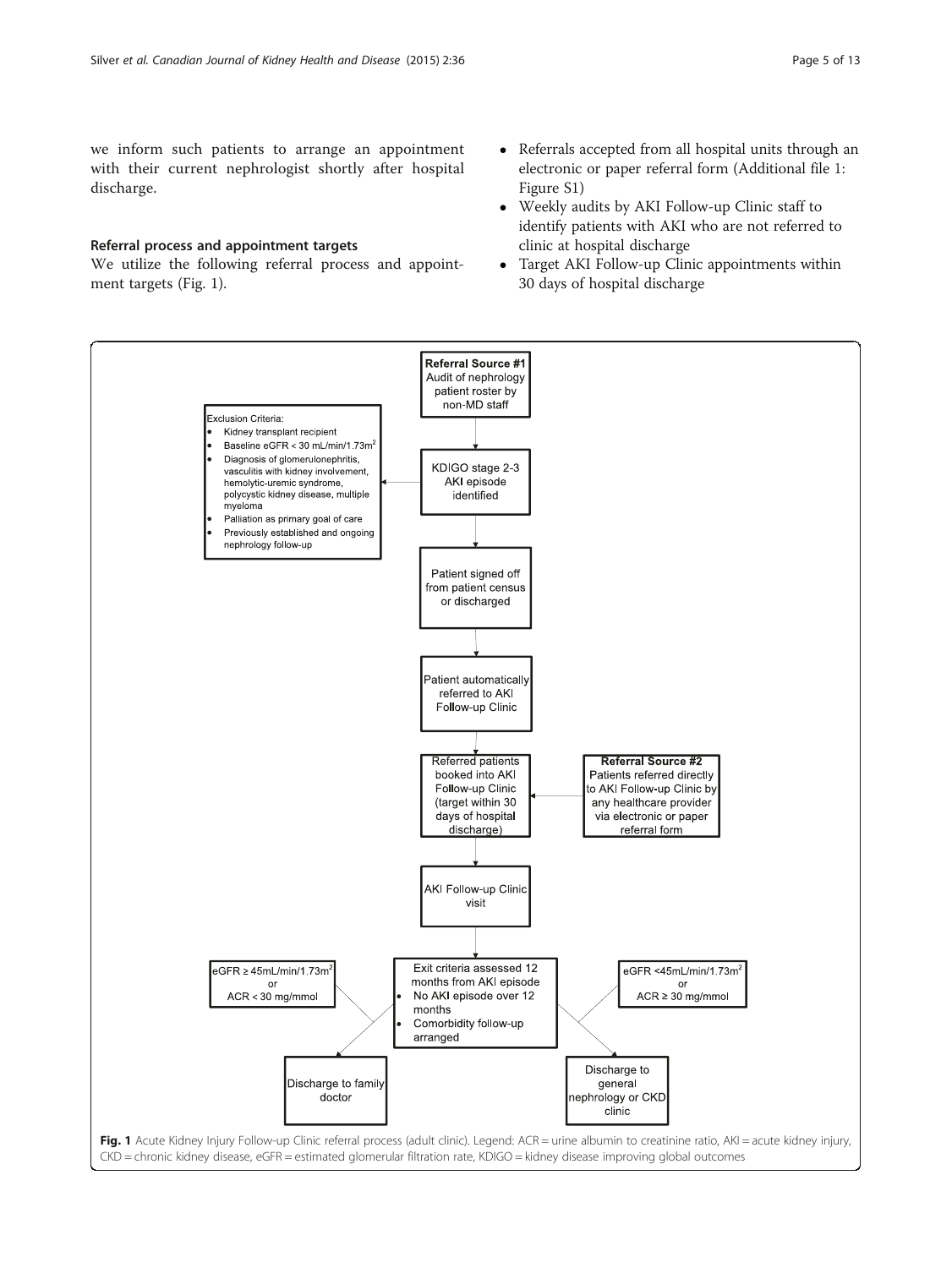#### Rationale

The first step in designing a referral process is to identify the reasons for low follow-up rates after an episode of AKI. To accomplish this objective, we first created a stakeholder map and engaged leaders of key stakeholder groups (nephrologists, cardiovascular surgeons, general internists, AKI researchers, trainees, nurse practitioners, social workers, and hospital administrators) via electronic mail. Each stakeholder group then nominated a member to join the quality improvement team, which communicated either in-person or electronically at three month intervals. These representatives identified the following as the most important local reasons for low follow-up rates after AKI: 1) lack of appreciation of the importance of AKI follow-up; 2) competing health problems in patients with AKI that are deemed higher priority during both the inpatient and outpatient period; 3) long hospital stays with hospital discharge occurring after AKI has resolved; and 4) multiple healthcare providers per AKI admission and frequent handovers, with lack of perceived responsibility for managing AKI follow-up.

With these challenges in mind, we created an online referral form (Additional file [1:](#page-11-0) Figure S1) and educational posters (Additional file [2:](#page-11-0) Figure S2) to facilitate referrals throughout the hospital. The poster is located at nurse and physician work stations on high volume AKI wards (nephrology, cardiovascular surgery, general internal medicine, critical care unit), visible only to healthcare professionals. In addition, we have an administrative or research assistant closely monitor the nephrology consult service patient roster to identify eligible patients and track these patients through their hospital stay even after the nephrology team's involvement has ceased. This ensures that such patients are referred to the AKI Follow-up Clinic at the time of hospital discharge. This process has been in place since the inception of the AKI Follow-up Clinic. We review its operation on a weekly basis after each clinic, including the staff time required. On average, the screening process requires two hours of staff member time per week, with slight fluctuations based on AKI volumes. Due to the low time commitment, the assistant's time is funded through clinical programs at the hospital level  $(*\$6500/year).$ 

A major limitation of this approach is the absence of an audit system for patients who are not on the nephrology consult service patient roster. We are currently exploring solutions to this problem, which include electronic AKI surveillance mechanisms and automatic referral prompts to the healthcare team at the time of patient discharge [\[25](#page-12-0)–[27](#page-12-0)].

A 30 day appointment target was chosen to align with other medical disciplines and hospital readmission targets set by quality improvement agencies and insurers, including the Centers for Medicare and Medicaid Services [\[28](#page-12-0)–[30](#page-12-0)]. Though a first appointment within this time window might not always be feasible to achieve, setting a stretch aim is a well-known quality improvement strategy to drive system change [\[31\]](#page-12-0), and leaves room for patients to be seen by the 90 day threshold associated with decreased mortality.

# AKI Follow-up Clinic medical interventions

We utilize the following standards for each patient encounter (Additional file [3:](#page-11-0) Figure S3).

- Patient sees a nephrologist at every clinic visit
- Dedicated recommendation section to indicate medications that should be adjusted and/or stopped
- Medical therapy that is in accordance with established hypertension, diabetes, lipid, and CKD practice guidelines
- Low threshold for referral to cardiology and endocrinology for concurrent care of high risk individuals with multiple chronic diseases

#### Rationale

Studies have demonstrated that nephrologists are more skilled at recognizing and managing CKD complications according to evidence-based guidelines compared with primary care providers [\[32](#page-12-0), [33\]](#page-12-0). While we await the completion of randomized interventional studies on AKI patients, we cannot be sure that any medical intervention will be effective in mitigating CKD, ESRD, and death in the post-AKI setting. Nonetheless, it seems reasonable to provide simple, low cost interventions that have a plausible clinical rationale.

This list includes medication reconciliation; up to 67 % of patients admitted to the hospital have unintended medication omissions that remain common at discharge [[34, 35\]](#page-12-0). Many vital medications, whose suspension in hospital might have been appropriate in light of the acute clinical circumstances, may not have been restarted by the time of discharge. These discrepancies have been associated with death and hospital readmission, particularly for cessation of chronic disease medications such as statins and anti-platelets agents [[36\]](#page-12-0). In addition, patients may have new medications started in hospital, which we review to ensure proper dosing based on kidney function and clear indications to avoid polypharmacy.

Since patients who survive AKI have worse long-term outcomes than patients with diabetes and coronary artery disease, it seems reasonable to ensure they are meeting established targets recommended by hypertension, diabetes, lipid, and CKD practice guidelines [\[37](#page-12-0)–[40](#page-12-0)]. We also mail patients a laboratory requisition prior to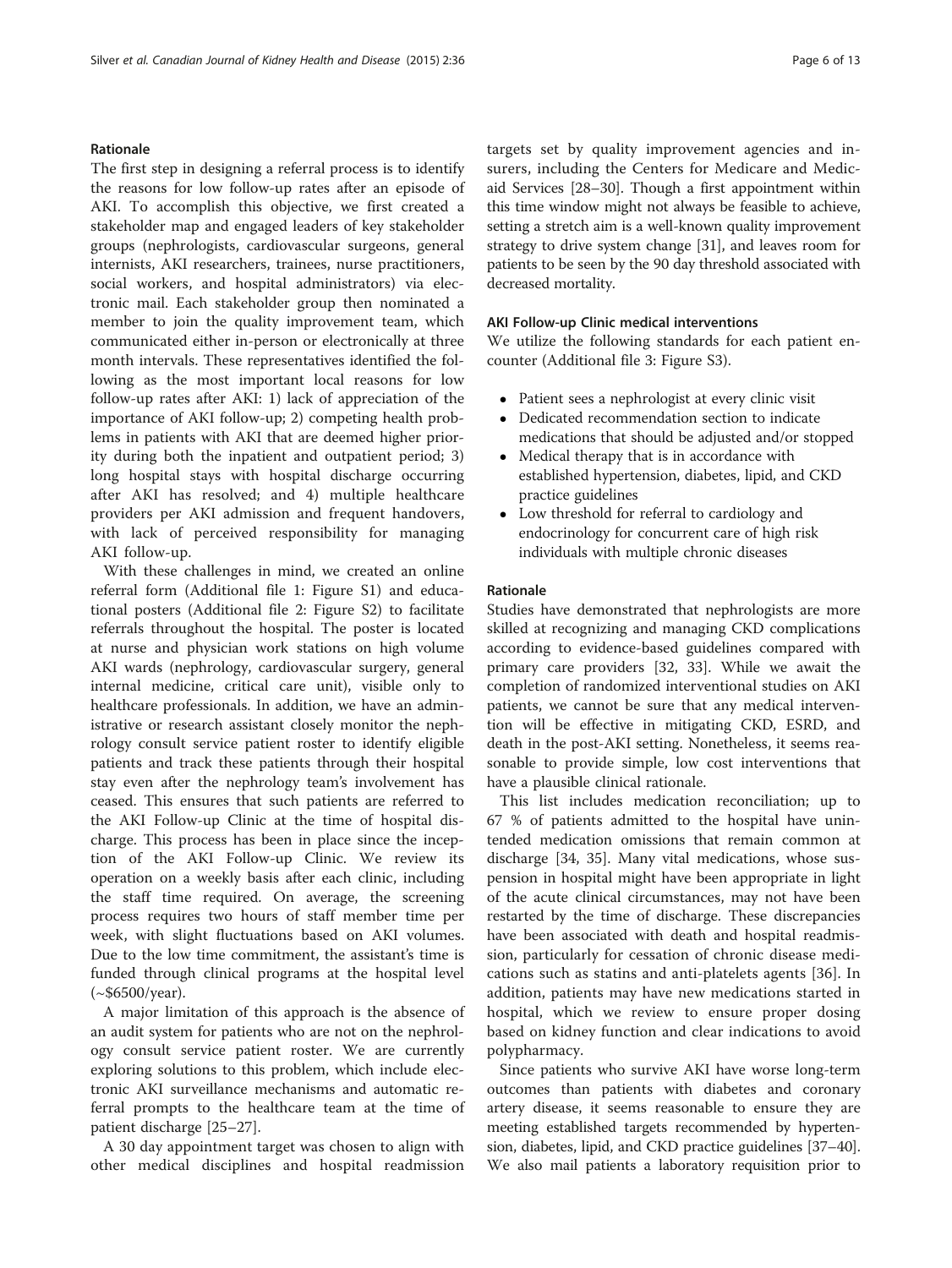clinic that includes measurement of hemoglobin, electrolytes, bicarbonate, serum creatinine, calcium, phosphate, serum albumin, glucose, lipid profile, uric acid, and urine albumin to creatinine ratio.

In addition, increased referrals to specialist colleagues may lead to better management of common coexisting conditions, such as heart failure and diabetes mellitus. The merits of combined care on survival have been demonstrated in multiple disciplines, and improved access to healthcare resources may be an important mediator of downstream outcomes in AKI patients [\[41](#page-12-0), [42](#page-12-0)]. For patients already followed by multiple specialists, a combined clinic approach where the patient can visit with all of their specialists in a single location may be an effective strategy to enhance follow-up of AKI survivors. Combined clinics are not a new approach to care [\[43](#page-12-0)], and may warrant further study for AKI survivors with multiple comorbidities.

#### Patient, family and healthcare provider education

We employ the following patient, caregiver, and provider education standards.

- Inform patients at first visit that AKI is associated with accelerated CKD, ESRD, and cardiac events
- Provide patients with a "sick-day" medication list (Additional file [4:](#page-11-0) Figure S4), so that they are aware which medications to stop when feeling ill
- Send referral notes to the patient's primary care provider and relevant specialists after each visit, educating them on the long-term prognosis of AKI

## Rationale

AKI is generally a "silent" component of a patient's hospitalization, and often patients are not aware that they experienced an episode of AKI. At each clinic visit, we review with patients the natural history of AKI and the potential long-term consequences. This serves as a bridge to discuss medical interventions, especially cardioprotective lifestyle measures. Patients may be more motivated to adhere to lifestyle changes and medication regimens if they are made aware of the long-term consequences of AKI [\[44](#page-12-0)]. To promote self-care, we teach patients to hold their diuretics, angiotensin-convertingenzyme inhibitors, and angiotensin receptor blockers during episodes of intravascular volume depletion. This patient population has already declared itself as susceptible to AKI; temporarily stopping these medications is a reasonable strategy to protect against recurrent AKI.

In our opinion and based on our experience, the first AKI Follow-up Clinic visit is the optimal time to educate patients on the long-term effects of AKI, since they have started to recover from their acute illness. We have not attempted to provide patient education during the hospitalization or prior to the clinic visit (using a mailed pamphlet). This is something we are considering in the future, as it may help alleviate patient anxiety prior to the clinic visit and ensure patient engagement with the follow-up process.

The AKI Follow-up Clinic also provides nephrologists with an opportunity to educate primary care providers and specialists on AKI and its downstream complications. Some experts have suggested that an "episode of AKI" should be documented in the medical history portion of the patient's medical record [\[2](#page-11-0)]. Incorporating this recommendation into daily practice will require effective knowledge translation strategies, which an AKI Follow-up Clinic is well-positioned to accomplish. All our patient dictations conclude with the same statement: "Thank you for referring your patient to the Acute Kidney Injury Follow-up Clinic. AKI survivors have a 40 % increased risk of dying in the two years after the initial hospitalization, and AKI is associated with the development of new or accelerated chronic kidney disease. We will see patients in clinic two to three times per year, and follow bloodwork quarterly. The objective of the AKI Follow-up Clinic is to reduce the long-term morbidity and mortality of AKI survivors."

# Follow-up visits and discharge criteria

We utilize the following criteria to monitor patients who survive AKI and determine when patients can be discharged from clinic (Fig. [1\)](#page-4-0).

- Patients are followed by the AKI Follow-up Clinic for a minimum of one year
- Patients complete bloodwork to monitor kidney function, electrolytes, and proteinuria at least every three months
- Patients are eligible to graduate from the AKI Follow-up Clinic provided they have had no further AKI episode over 12 months and appropriate comorbidity follow-up has been arranged
- At clinic discharge, patients are referred for general nephrology follow-up if their eGFR is under 45 mL/  $min/1.73$  m<sup>2</sup> (stage 3b CKD) or albumin: creatinine ratio over 30 mg/mmol [\[39\]](#page-12-0); otherwise, they are sent back to their family physician for ongoing care along with an educational information letter.

# Rationale

The majority of post-AKI adverse events appear to occur in the first three to six months following the AKI episode [[18](#page-11-0)]. Therefore, six months appears to be the minimum period of time during which kidney function should be monitored, with 12 months providing more reassurance new or accelerated CKD will not be missed.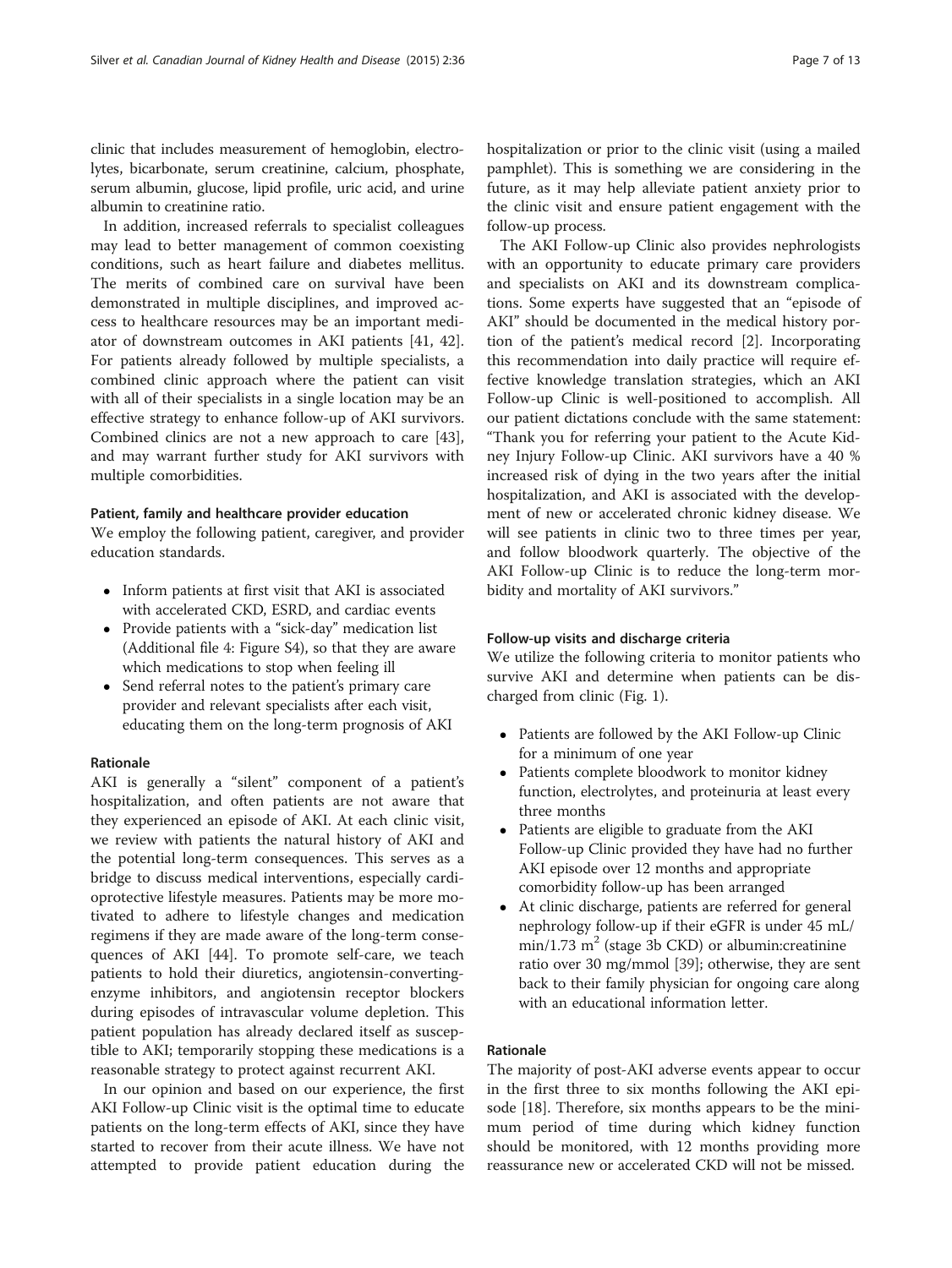Our approach is to monitor kidney function and albuminuria at regular intervals (minimum three months) during this high-risk time period. In this way, kidney deterioration can be recognized sooner, follow-up arranged, and the necessary steps taken to preserve the remaining kidney function.

An AKI Follow-up Clinic would be unsustainable if it must follow patients for an indefinite period of time. It would also be unable to meet its appointment targets for new patients. We have established pre-specified clinic graduation criteria after one year of follow-up, which consists of no recurrent AKI episodes and appropriate comorbidity follow-up. Patients are transitioned to a general nephrology or CKD clinic according to evidencebased CKD guidelines [\[39\]](#page-12-0). The remaining patients return to the care of their family physician, and are provided with an exit pamphlet that outlines their AKI diagnosis, yearly kidney monitoring, and instructions on re-referral for nephrology care (Additional file [5:](#page-11-0) Figure S5). Long-term patient outcomes are ascertained by linkage to Ontariowide administrative healthcare databases from ICES, for which patient consent is obtained at the first clinic visit. This creates an AKI survivor database for future research.

Thus far, this discharge criteria has helped the AKI Follow-up Clinic to maintain a mean appointment time of 30 days from hospital discharge. This has been accomplished using a weekly half-day clinic model at a tertiary center with 75 new AKI survivor assessments per year. Until more evidence on follow-up duration after AKI is available, programs are encouraged to modify the discharge criteria to suit local outpatient models, AKI volumes, and care practices.

#### Components of the AKI survivor clinic for children

The following section describes the elements of the AKI Survivor Clinic for children that are currently utilized at the Cincinnati Children's Hospital, a tertiary care pediatric hospital in the United States. This clinic and its components were devised separately and independently from the adult clinics that were previously described. This children's clinic has been operating since July 2011 and is available to all hospitalized children from the intensive care units and non-critical care wards who meet the AKI criteria below. The AKI Survivor Clinic has assessed 300 children (~75 per year) with AKI since its introduction.

# Target population

The inclusion criteria for the AKI Survivor Clinic for children is similar to adults—hospitalized children who have experienced KDIGO stage 2–3 AKI for at least 48 hours, since this degree of AKI is associated with short-term morbidity and mortality [[45](#page-12-0)–[47](#page-12-0)]. It is not yet definitively known which patients will progress to CKD, and less is known if this progression is dependent upon the presumed source of AKI, diagnosis and concomitant factors, or a genetic component. Therefore, we have maintained broad inclusion criteria.

#### Referral process and appointment targets

We have utilized our electronic health record (EPIC™, Verona, Wisconsin) to identify eligible AKI patients, with daily trigger reports stratified by the serum creatinine KDIGO AKI criteria. These AKI trigger reports are sent via an e-mail link to a Center for Acute Care Nephrology (CACN) team member. This allows the CACN to track details that include the date of the AKI episode, severity, baseline and maximum serum creatinine, patient health status, and communication with the patient's primary medical team and/or family. Review of the trigger report and entering eligible patients into an adapted tracking tool takes 30 minutes per day, and coordination with the patient's primary team and meeting with the family requires 30 minutes per patient. Currently, about two new patients per week are identified. This tracking tool also automatically populates AKI Survivor Clinic appointment dates at three, six, and twelve months. The tracking tool is audited twice per month, and a CACN nurse practitioner contacts the patient's primary inpatient service, the primary care provider, or patient/ family directly when a follow-up appointment is approaching. Since our center considers follow-up for severe AKI, as defined above, as standard of care, the clinic is funded by reimbursement for patient clinic visits. We have not received any payment denials since the clinic's inception.

In the case of direct patient/family contact, this is accomplished via a standard letter. One concern with this approach is the patient/family's lack of understanding of the AKI diagnosis, which we address by including in the letter educational material that explains AKI in lay terms and provides contact information for CACN medical staff. Since pediatric AKI is most often seen as a sequela of another primary illness or its treatment (such as stem cell transplantation, liver transplantation, cardiopulmonary bypass), we bring the AKI Survivor Clinic to the patient's primary sub-specialty clinic. This requires close coordination with primary care providers and sub-specialists so that nephrology follow-up is scheduled on the same day and at the same location as other appointments.

Similar to our adult nephrology colleagues, we based our appointment target according to the KDIGO AKI guidelines and CKD literature, which advise an evaluation of CKD post-AKI at the 90 day mark [\[15](#page-11-0), [39](#page-12-0)]. Allowing 90 days for scheduling of follow-up (outside of severe cases), may increase adherence to the visit schedule (although this has yet to be evaluated). Our rationale is that a 90 day target not only permits time for the AKI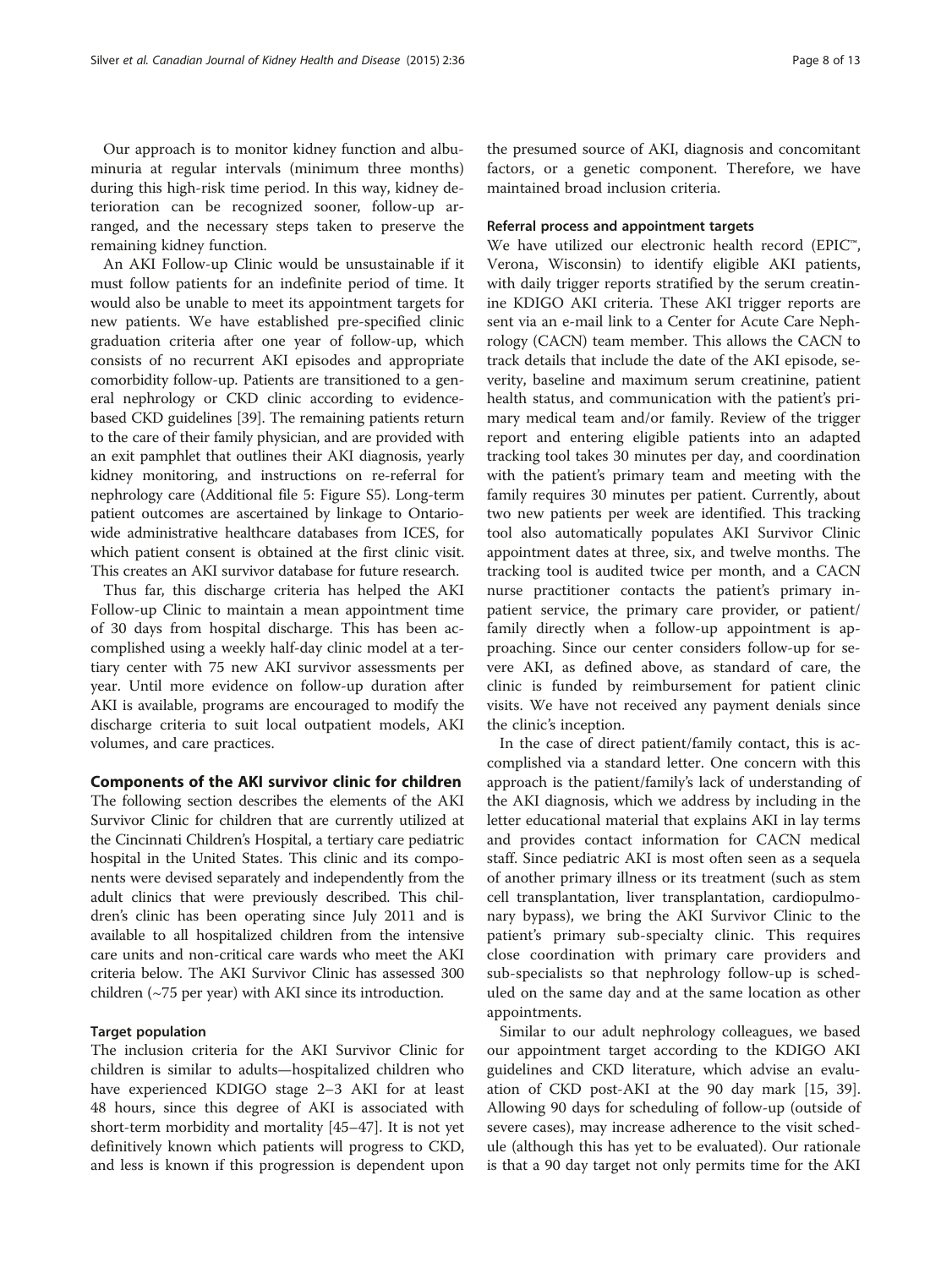Survivor Clinic to coordinate follow-up dates with other providers, but may also allow for the patient to have some recuperation post-discharge. We minimize caregiver burden for patients with other chronic illnesses by conducting AKI Survivor Clinic visits in the same location and at the same time as their primary disease clinic (e.g., cardiology or oncology clinic). Currently, we are not systematically assessing health-related quality of life in AKI survivors.

#### AKI Survivor Clinic medical interventions

Our approach is similar to that of adults, with the provision of medical therapy that is in accordance with established CKD practice guidelines. An additional consideration in children is to screen for future management plans (surgery, chemotherapy) that may place patients at high risk for recurrent AKI episodes.

#### Patient, family and healthcare provider education

Since AKI has virtually no signs and symptoms, patients may believe that follow-up is less important than other conditions. We address this knowledge gap by providing education on AKI, its sources, and ideal surveillance. In our experience, parents/guardians of AKI patients are especially interested in the possibility of recovery or preservation of their child's kidney function. To facilitate education, we utilize tools such as an AKI Knowing Note and laminated wallet cards (Additional file [6](#page-11-0): Figure S6 and Additional file [7](#page-11-0): Figure S7). The latter provide a handy reference for patients on common prescription and overthe-counter nephrotoxic medications, with nephrology contact information for additional questions. This is intended to facilitate real-time medication reconciliation and dose adjustments. In this way, our AKI Survivor Clinic strives to promote self-care, making education arguably the most valuable component of follow-up.

#### Follow-up visits and discharge criteria

Our follow-up procedures for children are similar to adults, except with less formal graduation criteria. In fact, many children are followed in the AKI Survivor Clinic for up to five years. An additional monitoring consideration is the application of cystatin C as a marker of kidney function, since decreased muscle mass in children (over the age of two) renders serum creatinine a less sensitive measure of kidney function when used in isolation [\[48](#page-12-0)].

# Evaluation framework for the adult AKI Follow-up Clinic

Despite the potential benefits of the AKI Follow-up Clinic, there is no high quality evidence to prove that the interventions implemented will reduce morbidity or mortality. In fact, several follow-up clinics directed at general critical care patients have had minimal impact [[49, 50](#page-12-0)]. In addition, this model of follow-up care requires staff resources, nephrologist time, and patient time to attend clinic visits; therefore, these costs should be justified by clinical benefits. As the clinic is in its early stages, success is judged using process measures. These include 1) the percentage of eligible AKI survivors seen in clinic within 90 days of discharge, 2) the percentage of eligible AKI survivors referred to clinic at discharge, and 3) the percentage of AKI Follow-up Clinic patients who receive a medication adjustment at the initial clinic visit. Over time, measures endorsed by the National Quality Forum could be integrated, such as the percentage of hypertensive patients with blood pressure below 140/90 mmHg, the percentage of diabetic patients on statins and renin-angiotensin system inhibitors, and rehospitalizations rates within 30 and 90 days of discharge [\[51\]](#page-12-0). However, the most important measures of success are demonstrating an impact on hard clinical outcomes.

This underscores the importance of developing and evaluating the AKI Follow-up Clinic in stages, as part of a structured research program based on the Medical Research Council framework for complex interventions [[52\]](#page-12-0). This comprises a series of studies that culminates in a definitive randomized controlled trial. At each stage, the AKI Follow-up Clinic will be modified based upon knowledge generated from the previous study.

#### Study 1 objective

Pilot the AKI Follow-up Clinic to ensure feasibility and identification of the population of interest.

#### Study 2 objective

Perform formal qualitative evaluation with patients, caregivers, and providers to determine their understanding of AKI, its long-term consequences, and their experience with the AKI Follow-up Clinic.

#### Study 3 objective

Use Ontario-wide administrative healthcare databases from ICES to determine the causes of hospital readmission and death in patients who survive an AKI episode.

#### Study 4 objective

Evaluate AKI Follow-up Clinic processes of care and patient outcomes in comparison to hospitalized patients surviving an episode of AKI who are not exposed to the AKI Follow-up Clinic. We will match each AKI Follow-up Clinic patient to an AKI patient who was not exposed to the AKI Follow-up Clinic (identified from ICES databases and prospective controls collected at Sunnybrook Health Sciences Center) based on the following characteristics: baseline eGFR category (<15, 15-29, 30-59,  $\geq 60 \text{ mL/min}/1.73 \text{ m}^2$ ),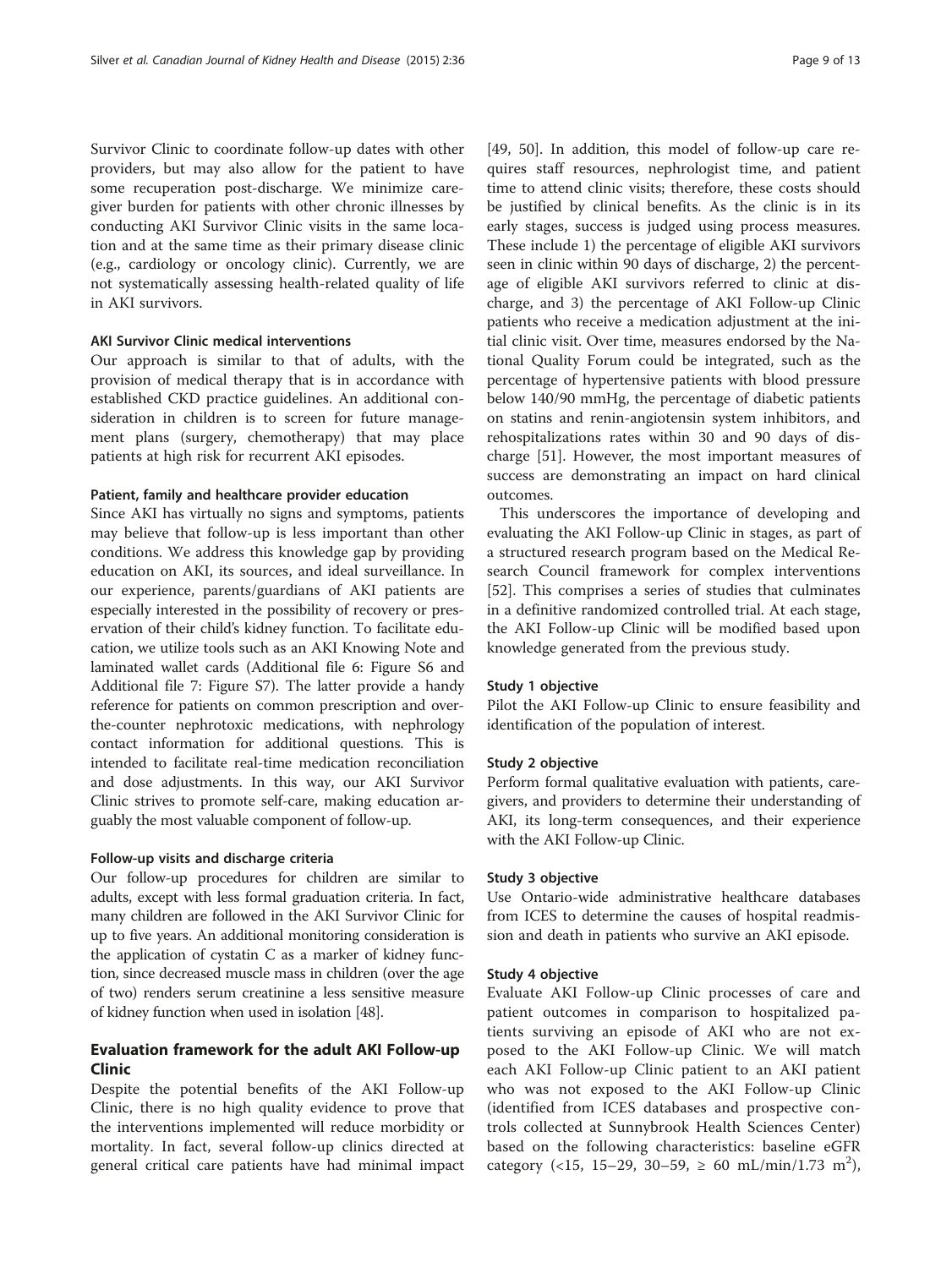the receipt of dialysis on the index hospitalization, and a propensity score for the receipt of follow-up in the AKI Follow-up Clinic.

# Study 5 objective

Conduct a randomized controlled trial that compares the AKI Follow-up Clinic intervention to usual care. Patients randomized to usual care will receive a letter outlining their AKI diagnosis and the long-term risks to give to their family physician. The control group may still be referred for nephrology follow-up by their healthcare provider if desired, but these patients will see a general nephrologist and not have access to the AKI Follow-up Clinic processes. This trial is currently recruiting patients at multiple centers in Toronto, Canada (NCT02483039). This has been designed as a patient-level interventional trial instead of as a cluster randomized or stepped-wedge trial due to statistical concerns on intraclass correlation with the latter two designs that would limit the effective sample size and complicate data analysis [[53\]](#page-12-0).

# Primary outcome (for studies 4 and 5)

Our primary outcome is major adverse kidney events (MAKE)at one year after the AKI episode. This composite endpoint has been endorsed by the National Institute of Diabetes and Digestive and Kidney Diseases clinical workgroup to harmonize outcome reporting of interventions in AKI [\[54\]](#page-12-0).

# Ascertainment of the components of the primary outcome (MAKE)

- 1. Chronic dialysis: one outpatient dialysis treatment at any time after hospital discharge
- 2. CKD progression (either criteria qualifies as CKD progression):
	- a. Incident CKD = first time eGFR is under 60 mL/min/1.73  $m<sup>2</sup>$  and stays below this value for  $\geq 3$  months.
	- b. Progressive CKD = 25 % eGFR decrease from known baseline that is <60 mL/min/1.73 m<sup>2</sup>, defined as the first date on which eGFR decreases to ≤75 % of the baseline eGFR and does not increase above 75 % of the baseline value for that patient for  $\geq$  3 months.
- 3. Death

# Secondary outcomes

- 1. Time to reach individual components of MAKE
- 2. MAKE and individual components evaluated as binary outcomes at 30, 90 and 365 days following randomization
- 3. Time to a major adverse cardiac event, defined as an admission for cerebrovascular disease, congestive heart failure, myocardial infarction, or cardiac revascularization procedure
- 4. Time to first rehospitalization, defined as the first readmission to hospital for any reason
- 5. Time to first emergency department visit, defined as the first visit for any reason
- 6. Time to and number of subsequent AKI episodes
- 7. Differences in medication use (angiotensin-converting enzyme inhibitor or angiotensin-receptor blocker, beta-adrenergic antagonist, calcium channel blocker, furosemide, hydrochlorothiazide, spironolactone, anti-platelet agents, statins)
- 8. Change in quality-of-life as measured by EuroQol-5D-5 L instrument (selected due to its use in other kidney studies and ability to be completed in a short timeframe [\[55\]](#page-12-0))
- 9. Cost-effectiveness/cost-utility analysis

# Evaluation framework for the AKI Survivor Clinic for children

There are no current plans to formally evaluate the pediatric clinic in a manner similar to our adult colleagues. Instead, we are focused on maximizing the follow-up of eligible patients. This approach is consistent with Medical Research Council recommendations to ensure complex interventions have sufficient uptake to impact clinical outcomes [\[52](#page-12-0)].

Currently, we are tracking two measures to define success:

- 1. The percentage of patients who survive a severe AKI episode and attend an AKI Survivor Clinic appointment at 3, 6, and 12 months.
- 2. The percentage of AKI Survivor Clinic patients who have a complete and documented medical evaluation.
	- a. A complete medical evaluation is defined as: serum creatinine, serum cystatin C, urinalysis, urine albumin to creatinine ratio, and measurement of systolic and diastolic blood pressure with corresponding blood pressure percentiles for patient gender and age.

Our follow-up rate at three months is currently above 60 %, and we hope to continue to improve on this success going forward.

# Conclusions

Most of our current efforts for patients with AKI are concentrated on the period when kidney function is worsening. If the patient survives and some degree of kidney recovery occurs, the consulting nephrologist typically "signs off" and there is no routine follow-up after hospital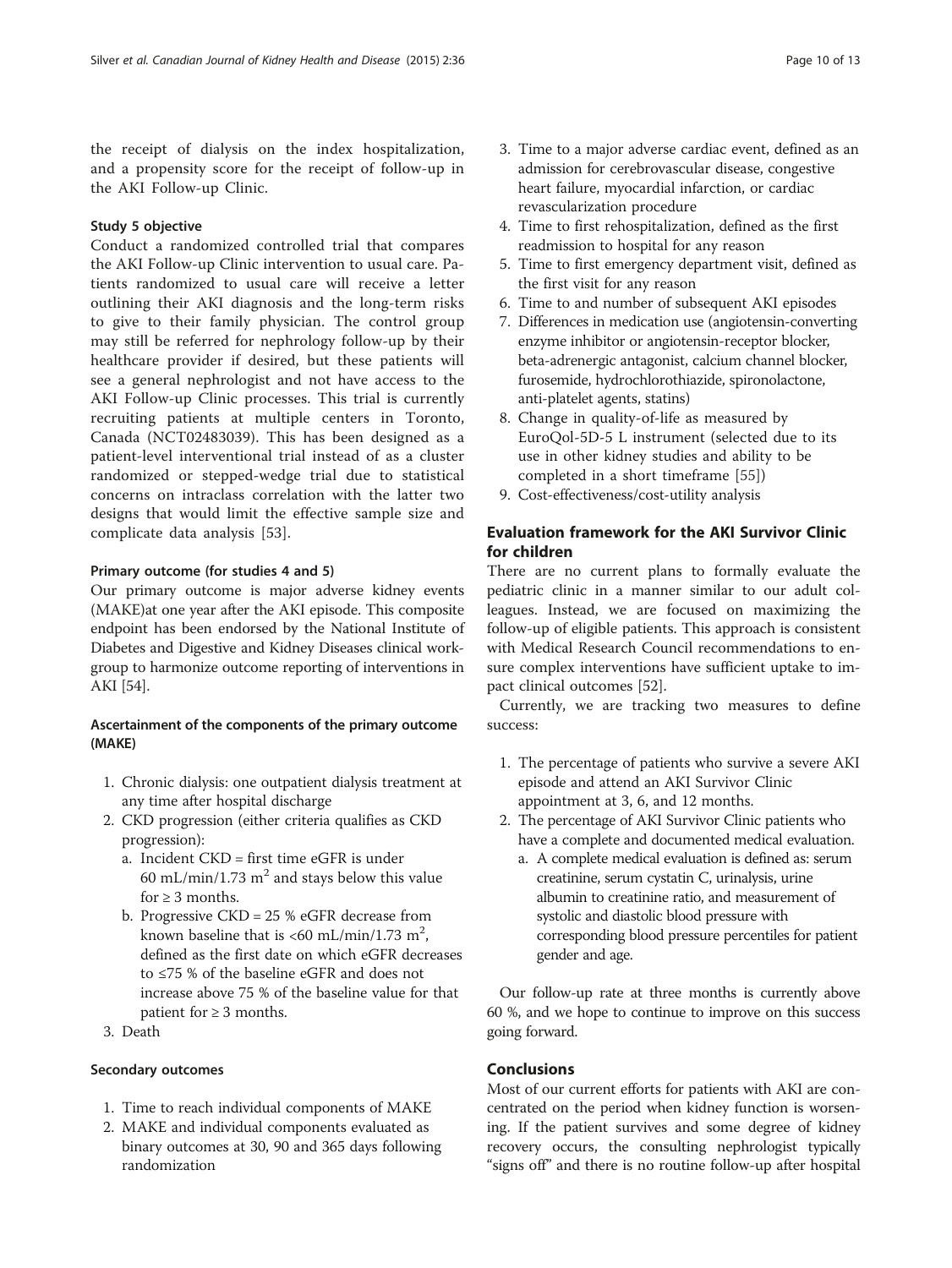discharge. This narrative review has described the experience of two existing models to deliver structured followup kidney care, the AKI Follow-up Clinic and the AKI Survivor Clinic, which care for adults and children respectively. These clinics were developed separately and independently in two different populations, countries, and healthcare systems. This suggests other centers may have success in implementing similar systems to care for AKI survivors. The components of these care models are summarized in Table 1.

We are now well positioned to conduct further research to develop and enhance these clinic models, using both traditional and quality improvement methods. We await the results of a multi-site clinical trial (NCT02483039) in adult AKI survivors that will help determine if structured post-AKI follow-up can reduce kidney and cardiac events compared to usual care. In the meantime, physicians should consider closer outpatient follow-up for AKI survivors to ensure that they receive similar care as other high risk populations.

Table 1 Components of the Acute Kidney Injury Follow-up Clinic for adults and the Acute Kidney Injury Survivor Clinic for children

|                                          | Components                                                                                                                                                                                |
|------------------------------------------|-------------------------------------------------------------------------------------------------------------------------------------------------------------------------------------------|
| Target population                        | Adults and Children                                                                                                                                                                       |
|                                          | • KDIGO stage 2 AKI and above                                                                                                                                                             |
| Referral process and appointment targets | Adults                                                                                                                                                                                    |
|                                          | • Referrals accepted from all hospital units through an electronic or paper referral form                                                                                                 |
|                                          | • Weekly audits by clinic staff to identify AKI patients who are not referred to clinic at hospital discharge                                                                             |
|                                          | • Target appointments within 30 days of hospital discharge                                                                                                                                |
|                                          | Children                                                                                                                                                                                  |
|                                          | • Twice monthly audits of a local tracking tool to identify patients eligible for follow-up                                                                                               |
|                                          | • Close coordination with primary care providers and sub-specialists so that nephrology follow-up is<br>scheduled on the same day and at the same location as other appointments          |
|                                          | • Target appointments within 90 days of hospital discharge                                                                                                                                |
| Medical interventions                    | Adults and Children                                                                                                                                                                       |
|                                          | • Patients see a nephrologist at every clinic visit                                                                                                                                       |
|                                          | • Dedicated recommendation section to indicate medications that should be adjusted and/or stopped                                                                                         |
|                                          | • Medical therapy that is in accordance with established clinical practice guidelines                                                                                                     |
|                                          | • Low threshold for referral to other specialists for concordant care of high risk individuals with multiple<br>chronic diseases                                                          |
|                                          | · Screen for future management plans (surgery, chemotherapy) that may place patients at high risk for<br>recurrent AKI episodes                                                           |
| <b>Education</b>                         | Adults and Children                                                                                                                                                                       |
|                                          | Inform patients at first visit that AKI is associated with accelerated CKD, ESRD, and cardiac events                                                                                      |
|                                          | • Provide patients with a "sick-day" medication list or wallet card                                                                                                                       |
|                                          | • Send referral notes to the patient's primary care provider and relevant specialists after each visit,<br>educating them on the long-term prognosis of AKI                               |
| Follow-up                                | Adults                                                                                                                                                                                    |
|                                          | • Patients are followed for a minimum of one year                                                                                                                                         |
|                                          | • Patients complete laboratory investigations at least every three months                                                                                                                 |
|                                          | · Patients are eligible to graduate from the AKI Follow-up Clinic provided they have had no further AKI<br>episode over 12 months and appropriate comorbidity follow-up has been arranged |
|                                          | • At clinic discharge, patients are referred for general nephrology follow-up if their eGFR is under<br>45 mL/min/1.73 m <sup>2</sup> or urine albumin:creatinine ratio over 30 mg/mmol   |
|                                          | Children                                                                                                                                                                                  |
|                                          | • No strict discharge criteria                                                                                                                                                            |
|                                          | • Cystatin C is used to monitor kidney function, since decreased muscle mass in children renders serum<br>creatinine a less sensitive measure                                             |
|                                          | • Children may be followed for up to five years after the AKI episode                                                                                                                     |

AKI acute kidney injury, CKD chronic kidney disease, eGFR estimated glomerular filtration rate , ESRD end-stage renal disease , KDIGO kidney disease improving global outcomes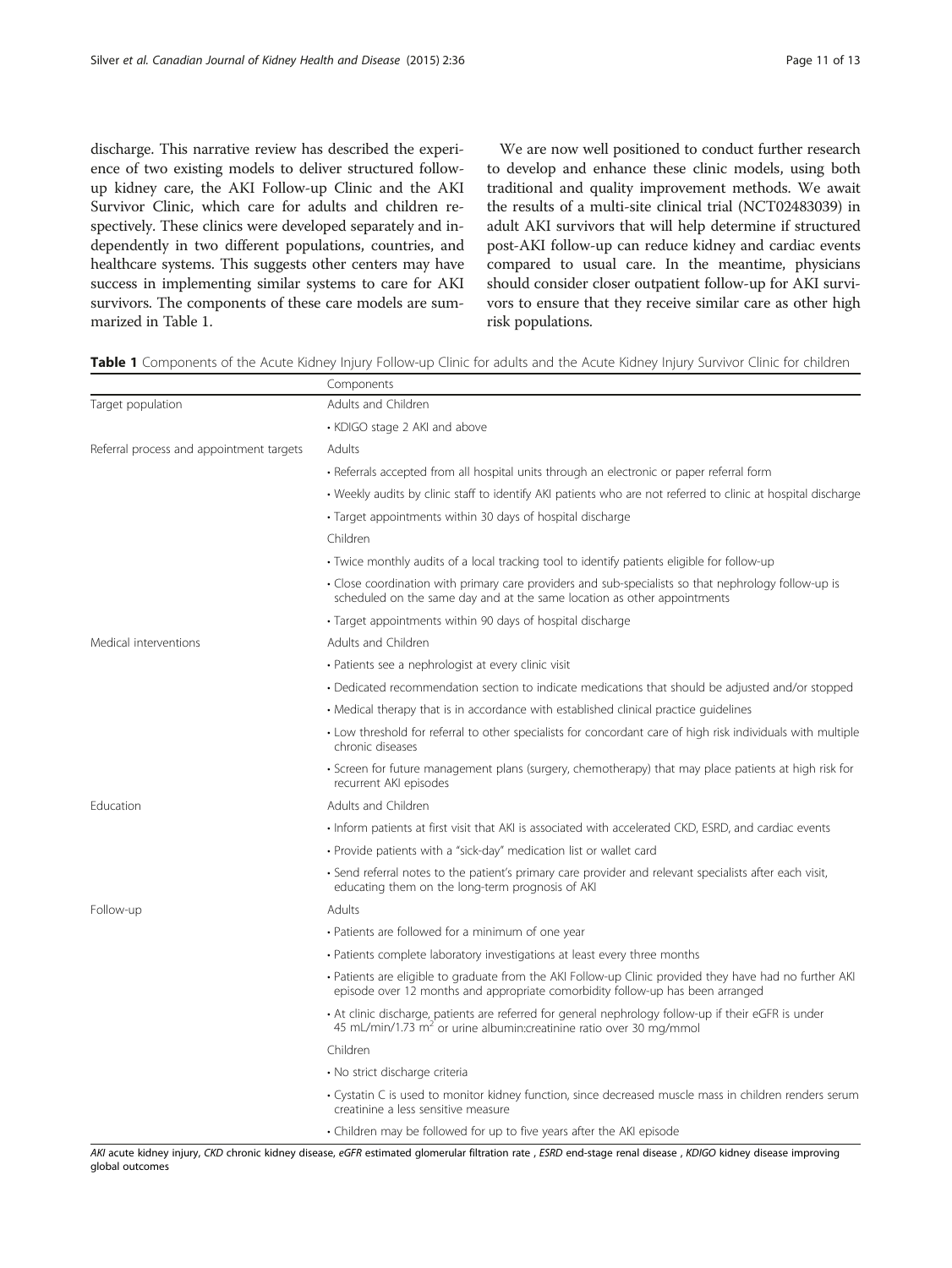# <span id="page-11-0"></span>Additional files

[Additional file 1: Figure S1.](http://www.cjkhd.org/content/supplementary/s40697-015-0071-8-s1.pdf) Acute Kidney Injury Follow-up Clinic referral form (adult clinic). Legend: AKI = acute kidney injury, CRRT = continuous renal replacement therapy, CV = cardiovascular, ICU = intensive care unit, IHD = intermittent hemodialysis, NP = nurse practitioner, SLED = sustained low efficiency dialysis (PDF 280 kb)

[Additional file 2: Figure S2.](http://www.cjkhd.org/content/supplementary/s40697-015-0071-8-s2.docx) Advertisement poster for hospital wards (adult clinic). Legend: AKI = acute kidney injury, CKD = chronic kidney disease, eGFR = estimated glomerular filtration rate, HUS = hemolytic-uremic syndrome, TTP = thrombotic thrombocytopenic purpura (DOCX 43 kb)

[Additional file 3: Figure S3.](http://www.cjkhd.org/content/supplementary/s40697-015-0071-8-s3.docx) Standardized assessment form for new patients (adult clinic). Legend: ACEi = angiotensin-converting-enzyme inhibitor,  $ACR =$  albumin to creatinine ratio,  $AKI =$  acute kidney injury, ARB = angiotensin receptor blocker, ASA = Acetylsalicylic acid, BB = betablocker, BP = blood pressure, CHF = congestive heart failure, CKD = chronic kidney disease, DHP = Dihydropyridine, DM2 = diabetes mellitus type 2, eGFR = estimated glomerular filtration rate, LVEF = left ventricular ejection fraction, NSAID = non-steroidal anti-inflammatory drug, PCP = primary care provider (DOCX 20 kb)

[Additional file 4: Figure S4.](http://www.cjkhd.org/content/supplementary/s40697-015-0071-8-s4.docx) Sick day medication list (adult clinic) (DOCX 19 kb)

[Additional file 5: Figure S5.](http://www.cjkhd.org/content/supplementary/s40697-015-0071-8-s5.docx) Exit pamphlet for patients who graduate from clinic (adult clinic) (DOCX 13 kb)

[Additional file 6: Figure S6.](http://www.cjkhd.org/content/supplementary/s40697-015-0071-8-s6.docx) Acute Kidney Injury Knowing Note for pediatric patients (DOCX 2488 kb)

[Additional file 7: Figure S7.](http://www.cjkhd.org/content/supplementary/s40697-015-0071-8-s7.docx) Wallet card to alert patients to potentially nephrotoxic medications (pediatric clinic) (DOCX 129 kb)

#### Abbreviations

AKI: Acute kidney injury; AKIN: Acute kidney injury network; CACN: Center for Acute Care Nephrology; CKD: Chronic kidney disease; eGFR: Estimated glomerular filtration rate; ESRD: End-stage renal disease; KDIGO: Kidney disease improving global outcomes; MAKE: Major adverse kidney event.

#### Competing interests

The authors declare that they have no competing interests.

#### Authors' contributions

Review concept and design: SS, ZH, CB, RW; literature acquisition: SS; adult clinic development: SS, ZH, AH, RR, CC, GC, CB, RW; pediatric clinic development: SG, ER evaluation plan: SS, ZH, NA, RA, AJ, CC, GC, CB, RW; supervision or mentorship: CC, GC, CB, RW. Each author contributed important intellectual content during manuscript drafting or revision and accepts accountability for the overall work by ensuring that questions pertaining to the accuracy or integrity of any portion of the work are appropriately investigated and resolved. All authors approved the final version of the submitted manuscript. SS takes responsibility that this review has been reported honestly, accurately, and transparently. All authors read and approved the final manuscript.

#### Acknowledgements

The authors would like to thank Jill Campbell, the administrative staff (Rania Sobhan, Senyo Williams, Jonathan Fetros), and the Diabetes Comprehensive Care Program at St. Michael's Hospital for their ongoing support of the Acute Kidney Injury Follow-up Clinic. SS is supported by a Kidney Research Scientist Core Education and National Training Program Post-Doctoral Fellowship (co-funded by the Kidney Foundation of Canada, Canadian Society of Nephrology, and Canadian Institutes of Health Research).

#### Author details

<sup>1</sup> Division of Nephrology, St. Michael's Hospital, University of Toronto, Toronto, Canada. <sup>2</sup>Center for Acute Care Nephrology, Cincinnati Children's Hospital, Cincinnati, OH, USA. <sup>3</sup>Department of Medicine and Keenan Research Center, Li Ka Shing Knowledge Institute of St Michael's Hospital, University of Toronto, Toronto, Canada. <sup>4</sup>Department of Critical Care Medicine, Sunnybrook Health Sciences Center, University of Toronto, Toronto, Canada. <sup>5</sup>Division of Nephrology, Western University, London,

Canada. <sup>6</sup>Division of Nephrology, University Health Network-Toronto General Hospital, University of Toronto, Toronto, Canada. <sup>7</sup> Divison of Nephrology Stanford University School of Medicine, Palo Alto, CA, USA. <sup>8</sup>Institute of Health Policy, Management, and Evaluation, University of Toronto, Toronto, Canada. <sup>9</sup>Department of Medicine, Mount Sinai Hospital, University of Toronto, Toronto, Canada. 10Present Address: 190 King Edward Avenue, Toronto, ON M4C 5J8, Canada.

# Received: 28 May 2015 Accepted: 6 August 2015<br>Published online: 06 October 2015

#### References

- 1. Chertow GM, Burdick E, Honour M, Bonventre JV, Bates DW. Acute kidney injury, mortality, length of stay, and costs in hospitalized patients. J Am Soc Nephrol. 2005;16(11):3365–70.
- 2. Goldstein SL, Jaber BL, Faubel S, Chawla LS. AKI transition of care: a potential opportunity to detect and prevent CKD. Clin J Am Soc Nephrol. 2013;8(3):476–83.
- 3. Coca SG, Singanamala S, Parikh CR. Chronic kidney disease after acute kidney injury: a systematic review and meta-analysis. Kidney Int. 2012;81(5):442–8.
- 4. Wu VC, Wu CH, Huang TM, Wang CY, Lai CF, Shiao CC, et al. Long-term risk of coronary events after AKI. J Am Soc Nephrol. 2014;25(3):595–605.
- 5. Chawla LS, Amdur RL, Shaw AD, Faselis C, Palant CE, Kimmel PL. Association between AKI and long-term renal and cardiovascular outcomes in United States veterans. Clin J Am Soc Nephrol. 2014;9(3):448–56.
- 6. Hsu CY. Yes, AKI truly leads to CKD. J Am Soc Nephrol. 2012;23(6):967–9.
- 7. Rifkin DE, Coca SG, Kalantar-Zadeh K. Does AKI truly lead to CKD? J Am Soc Nephrol. 2012;23(6):979–84.
- 8. Chawla LS, Eggers PW, Star RA, Kimmel PL. Acute kidney injury and chronic kidney disease as interconnected syndromes. N Engl J Med. 2014;371(1):58–66.
- 9. Smart NA, Titus TT. Outcomes of early versus late nephrology referral in chronic kidney disease: A systematic review. Am J Med. 2011;124(11):1073–80.
- 10. Arora P, Obrador GT, Ruthazer R, Kausz AT, Meyer KB, Jenuleson CS, et al. Prevalence, predictors, and consequences of late nephrology referral at a tertiary care center. J Am Soc Nephrol. 1999;10(6):1281–6.
- 11. U.S. Renal Data System. USRDS Annual Report 2007, NIH publication no 07–3176. Bethesda: Department of Health and Human Services, National Institute of Diabetes and Digestive and Kidney Disease; 2007. p. 240–1.
- 12. Khan IH, Catto GR, Edward N, Macleod AM. Acute renal failure: factors influencing nephrology referral and outcome. QJM. 1997;90(12):781–5.
- 13. Siew ED, Peterson JF, Eden SK, Hung AM, Speroff T, Ikizler TA, et al. Outpatient nephrology referral rates after acute kidney injury. J Am Soc Nephrol. 2012;23(2):305–12.
- 14. Harel Z, Wald R, Bargman JM, Mamdani M, Etchells E, Garg AX, et al. Nephrologist follow-up improves all-cause mortality of severe acute kidney injury survivors. Kidney Int. 2013;83(5):901–8.
- 15. Kidney Disease: Improving Global Outcomes (KDIGO) Acute Kidney Injury Work Group. KDIGO Clinical Practice Guideline for Acute Kidney Injury. Kidney Int Suppl. 2012;2:1–138.
- 16. Chawla LS, Amdur RL, Amodeo S, Kimmel PL, Palant CE. The severity of acute kidney injury predicts progression to chronic kidney disease. Kidney Int. 2011;79(12):1361–9.
- 17. Ishani A, Nelson D, Clothier B, Schult T, Nugent S, Greer N, et al. The magnitude of acute serum creatinine increase after cardiac surgery and the risk of chronic kidney disease, progression of kidney disease, and death. Arch Intern Med. 2011;171(3):226–33.
- 18. Bucaloiu ID, Kirchner HL, Norfolk ER, Hartle JE, Perkins RM. Increased risk of death and de novo chronic kidney disease following reversible acute kidney injury. Kidney Int. 2012;81(5):477–85.
- 19. Wald R, Quinn RR, Luo J, Li P, Scales DC, Mamdani MM, et al. Chronic dialysis and death among survivors of acute kidney injury requiring dialysis. JAMA. 2009;302(11):1179–85.
- 20. Lo LJ, Go AS, Chertow GM, McCulloch CE, Fan D, Ordonez JD, et al. Dialysis-requiring acute renal failure increases the risk of progressive chronic kidney disease. Kidney Int. 2009;76(8):893–9.
- 21. Thakar CV, Christianson A, Himmelfarb J, Leonard AC. Acute kidney injury episodes and chronic kidney disease risk in diabetes mellitus. Clin J Am Soc Nephrol. 2011;6(11):2567–72.